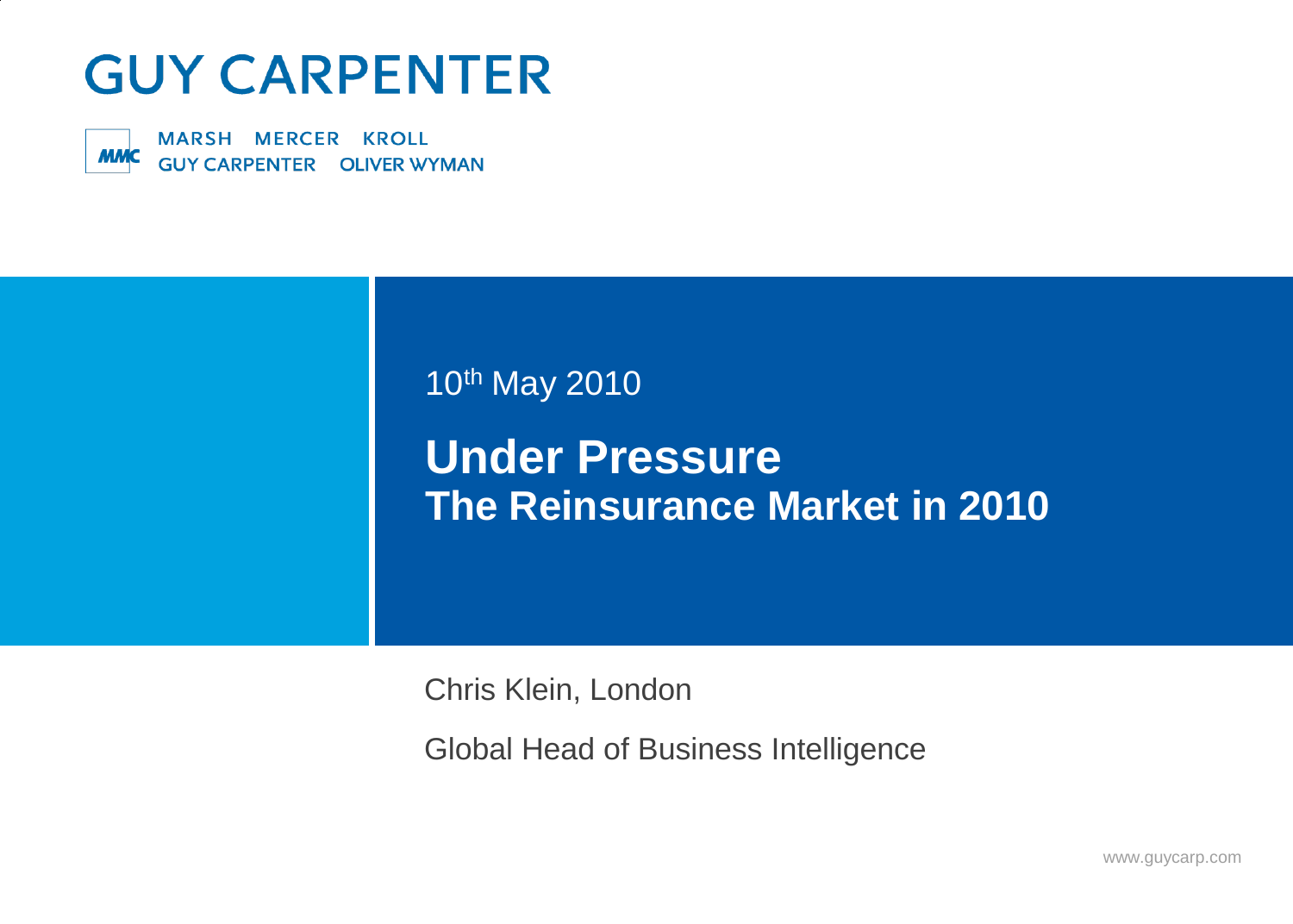### **One day in April**

## "Kill one, frighten ten thousand."

Sun Tzu 549-496BC, "The Art of War"

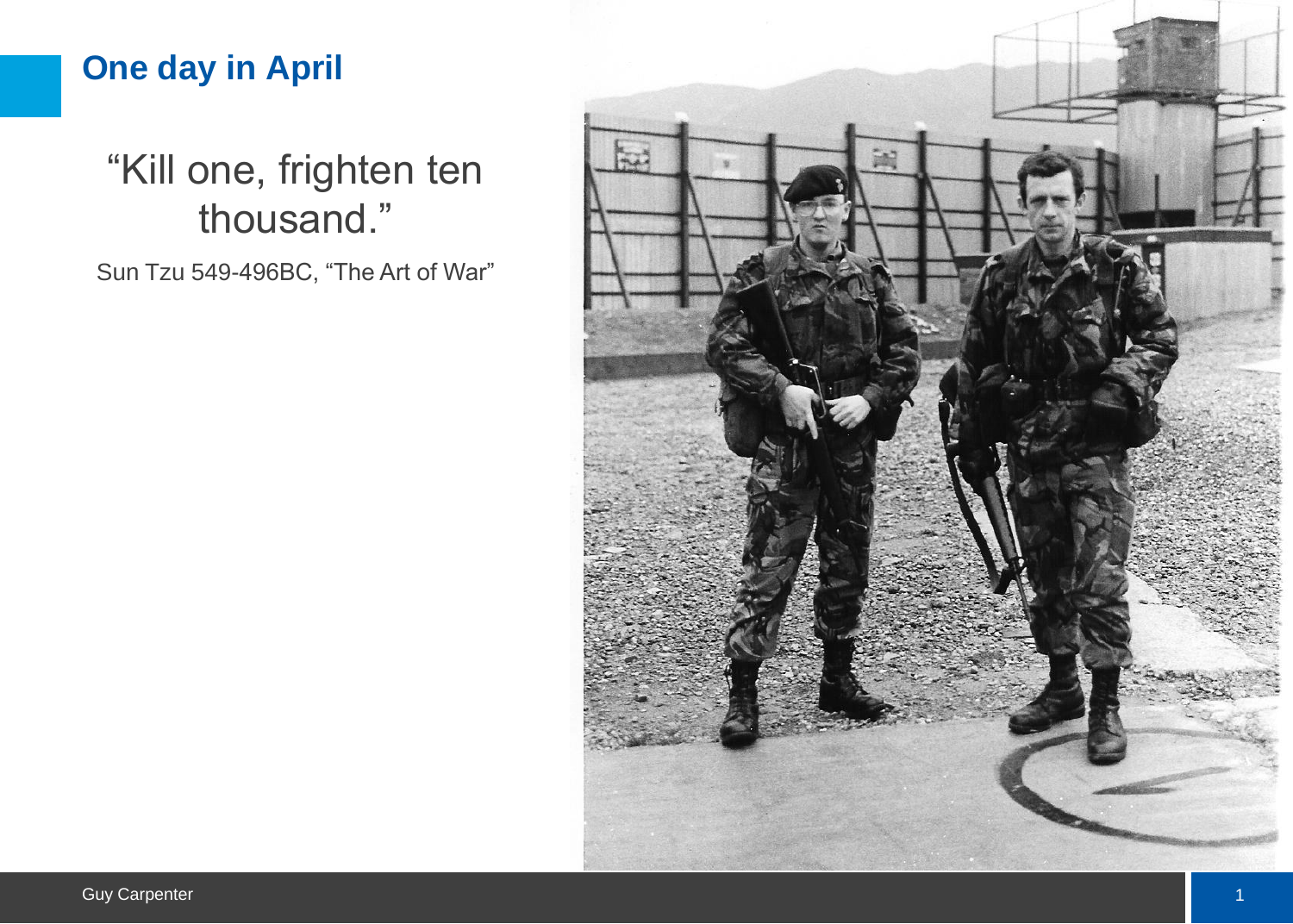#### **The Financial Crisis A Greek Tragedy**

**Hubris: The Bubble** 

**Nemesis: Collapse and Insolvency** 

Catharsis: Purge and Recovery

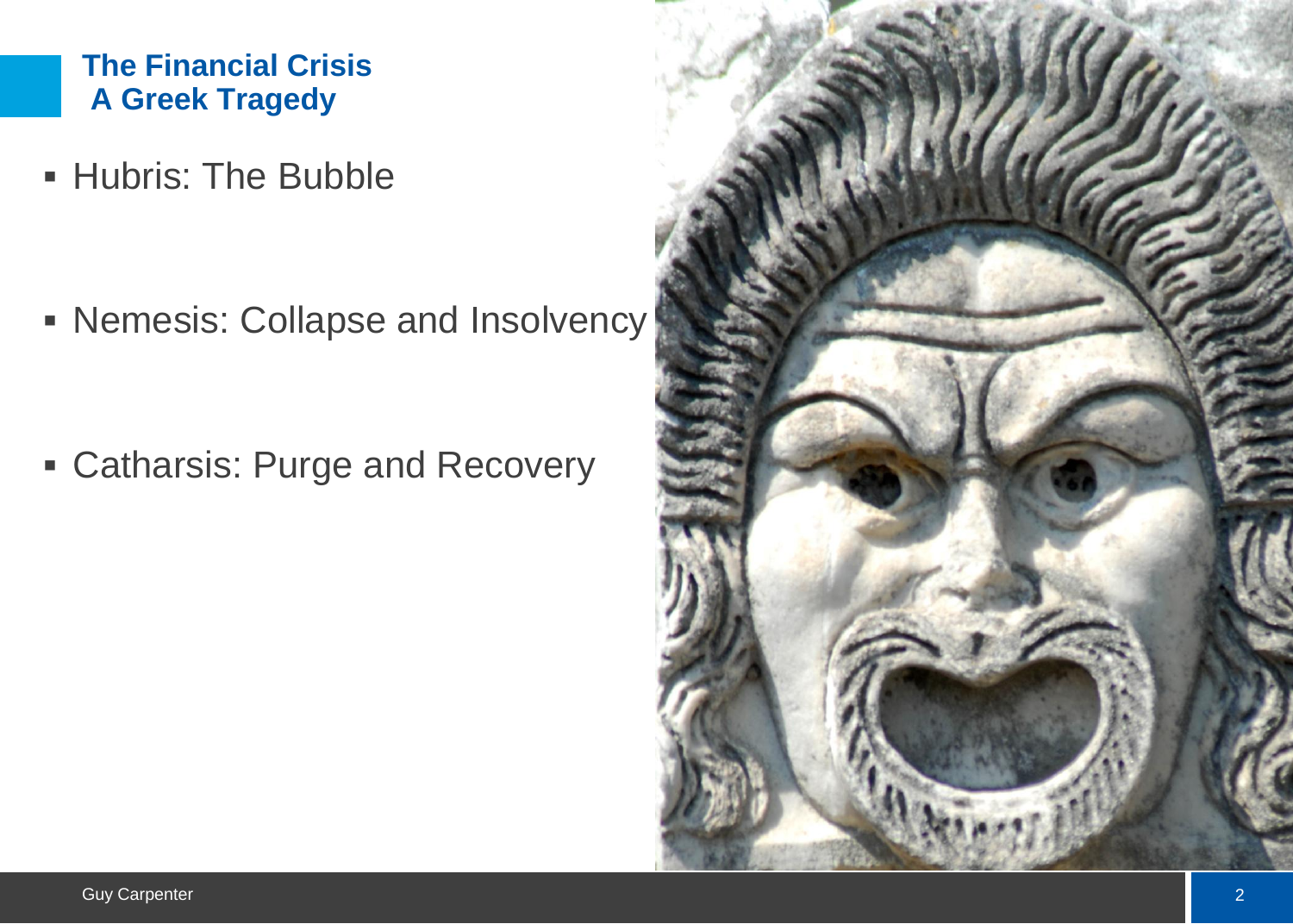#### **Change in Shareholder Funds** (USD Billions)



**GC Global Reinsurance Composite - Change in Reported Shareholders' Funds**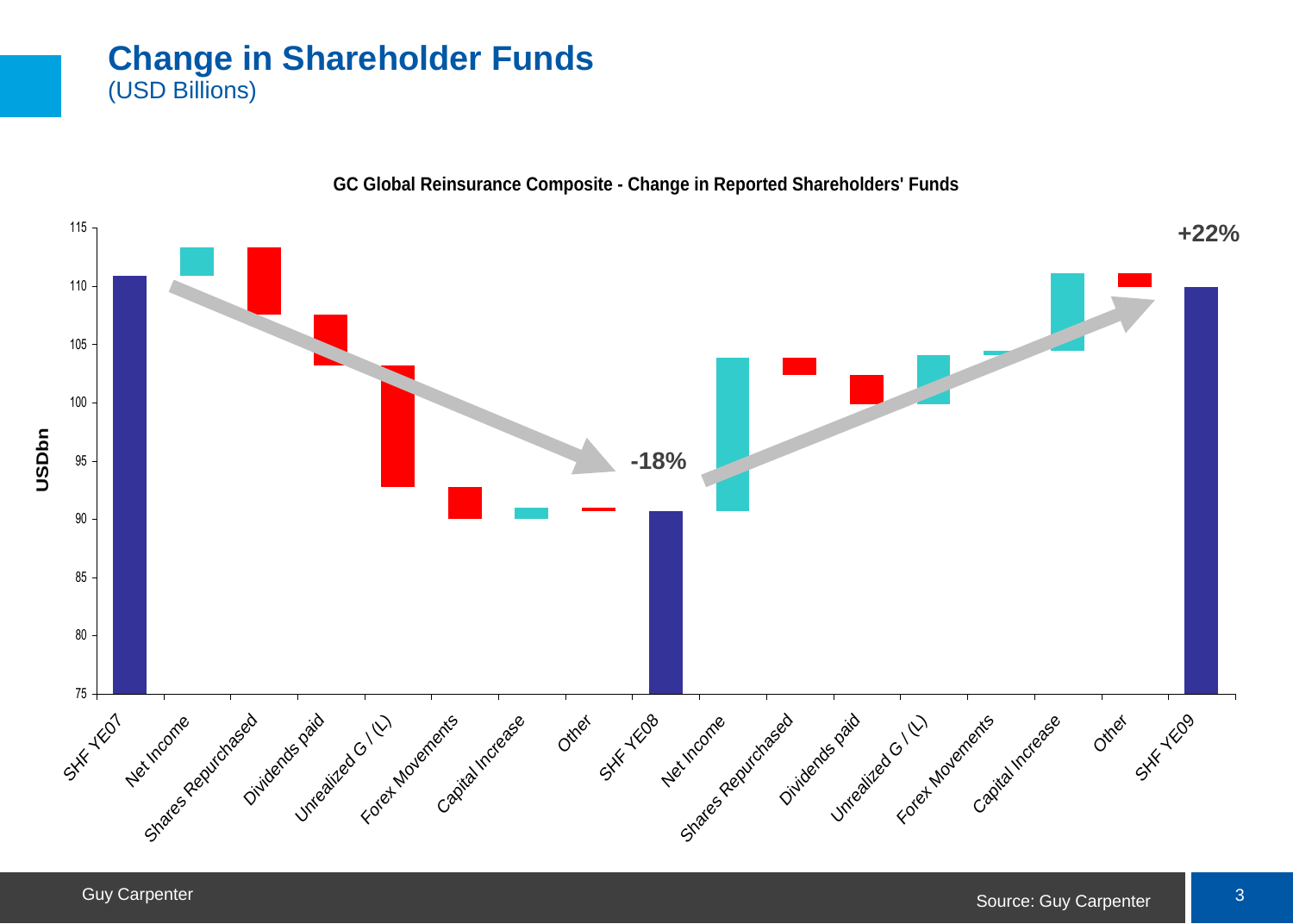#### **1Q2010 Insured Catastrophes > USD250 million**

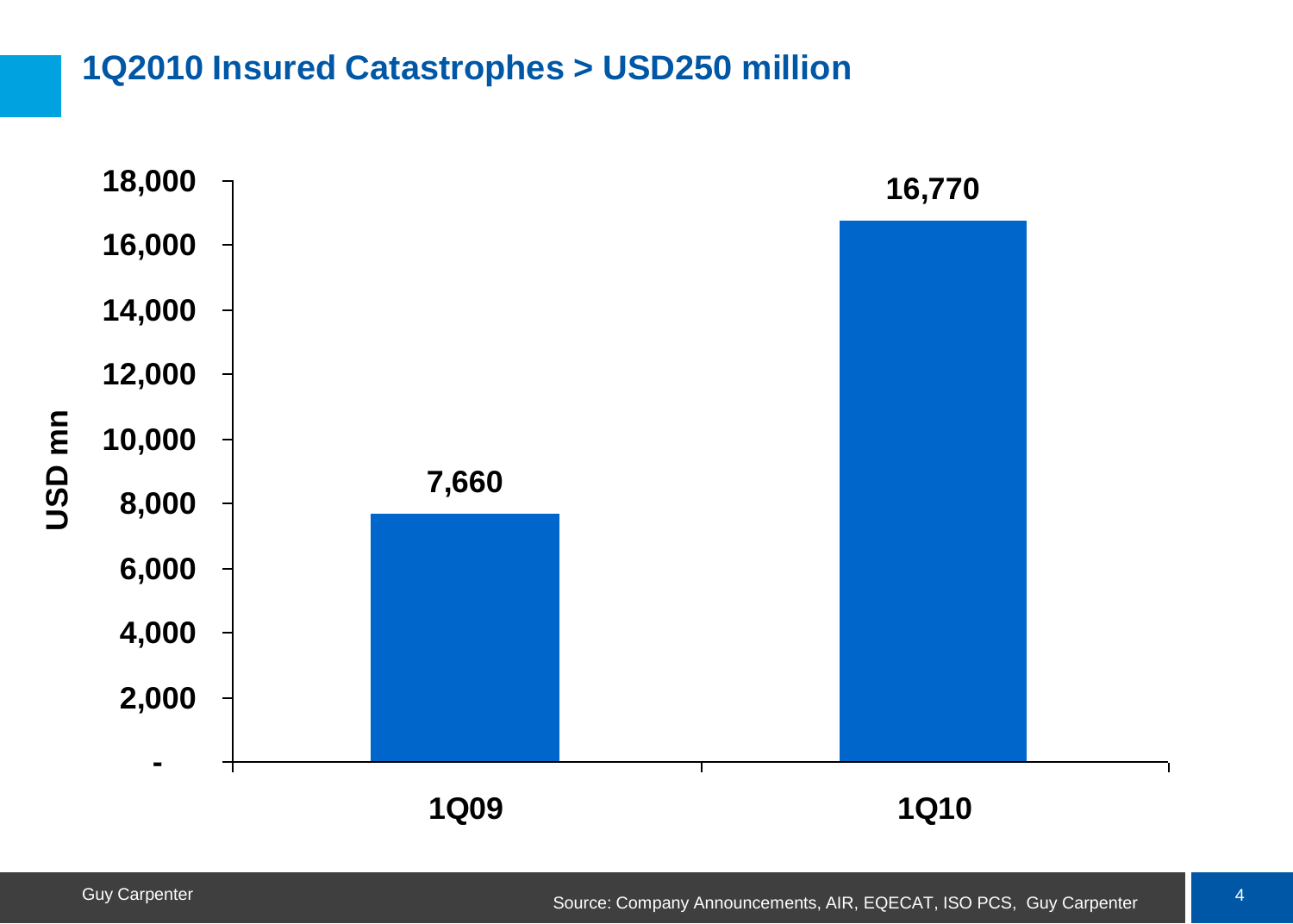#### **Capacity for Terror Risk**

- Reduced volume of stand-alone deals
- 83% of reinsurers want to write more
- Geographically discrete opportunities preferred
- **NBCR coverage available**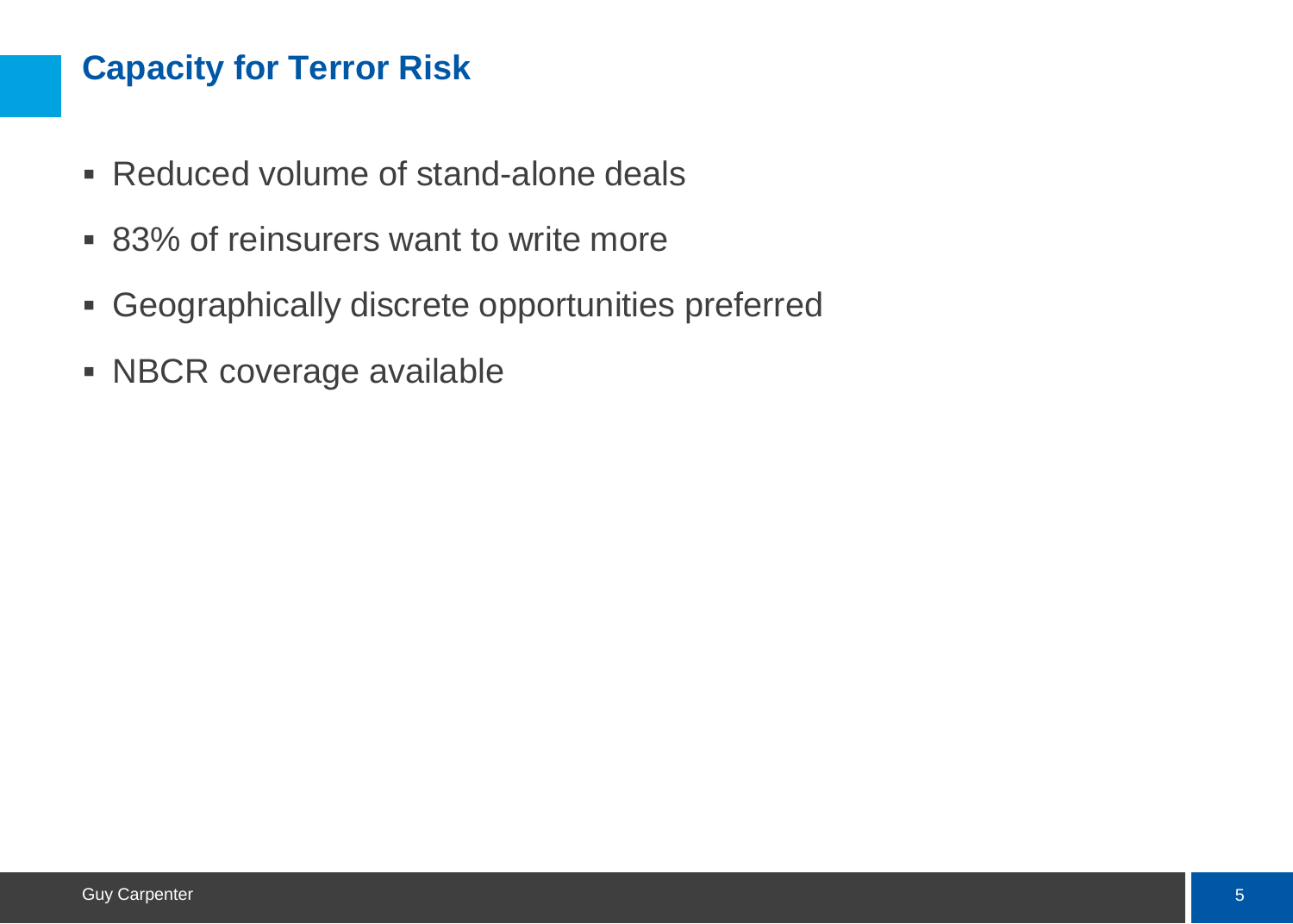#### **Cat Bond and ILS development**

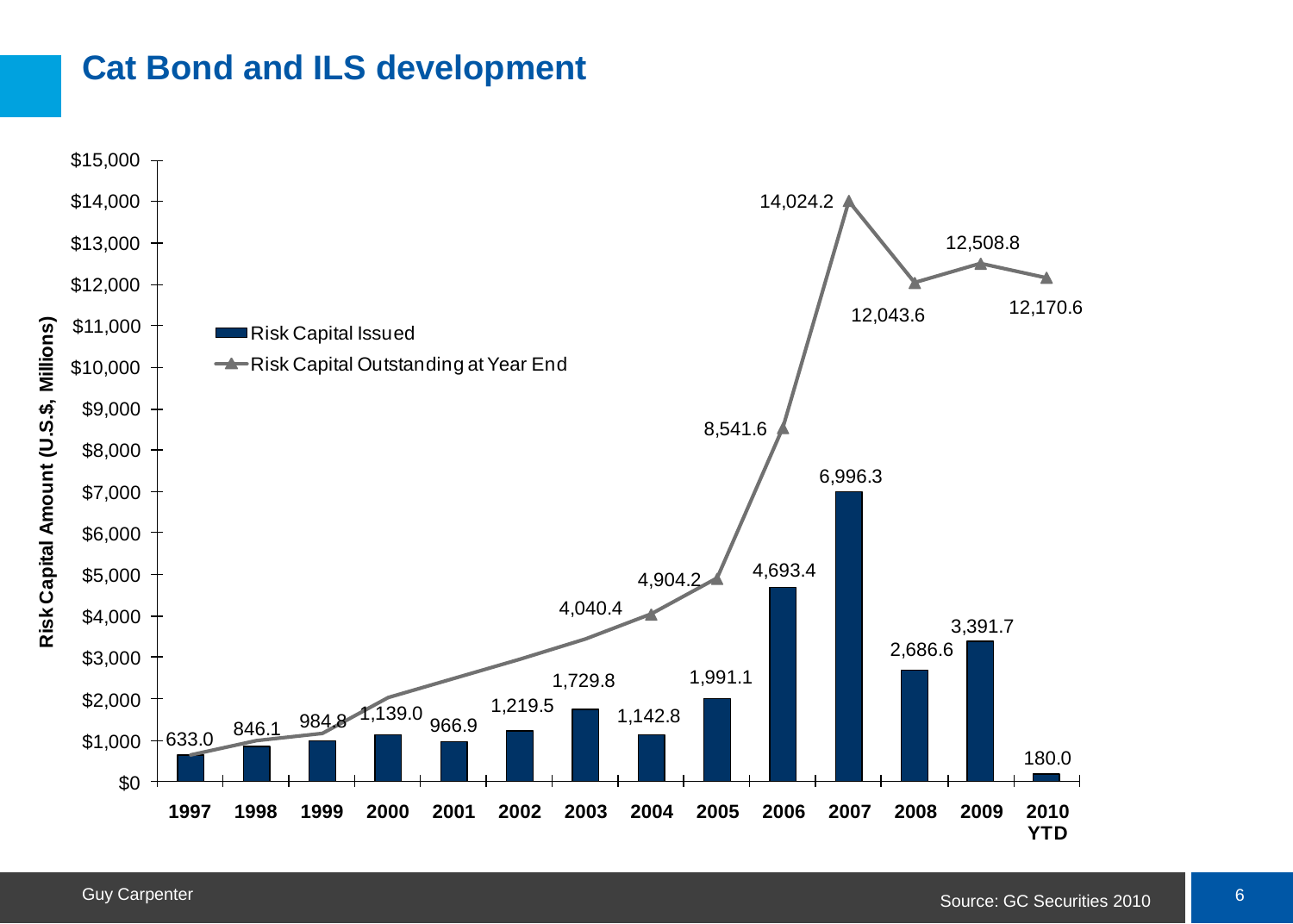## **2010 Outlook – Returns under pressure**

#### **Bottom line pressures**

- Weak investment yields
- Reserve deterioration
- Inflation

### **Top line pressures**

- Lower premium volumes:
	- **Recession overhang**
	- □ Short-term price cutting
- Regulation more capital per risk

#### **Pressure on returns:**

- Lower valuations
- Consolidation
- Return capital
- Medium-term price rises



**+**

**=**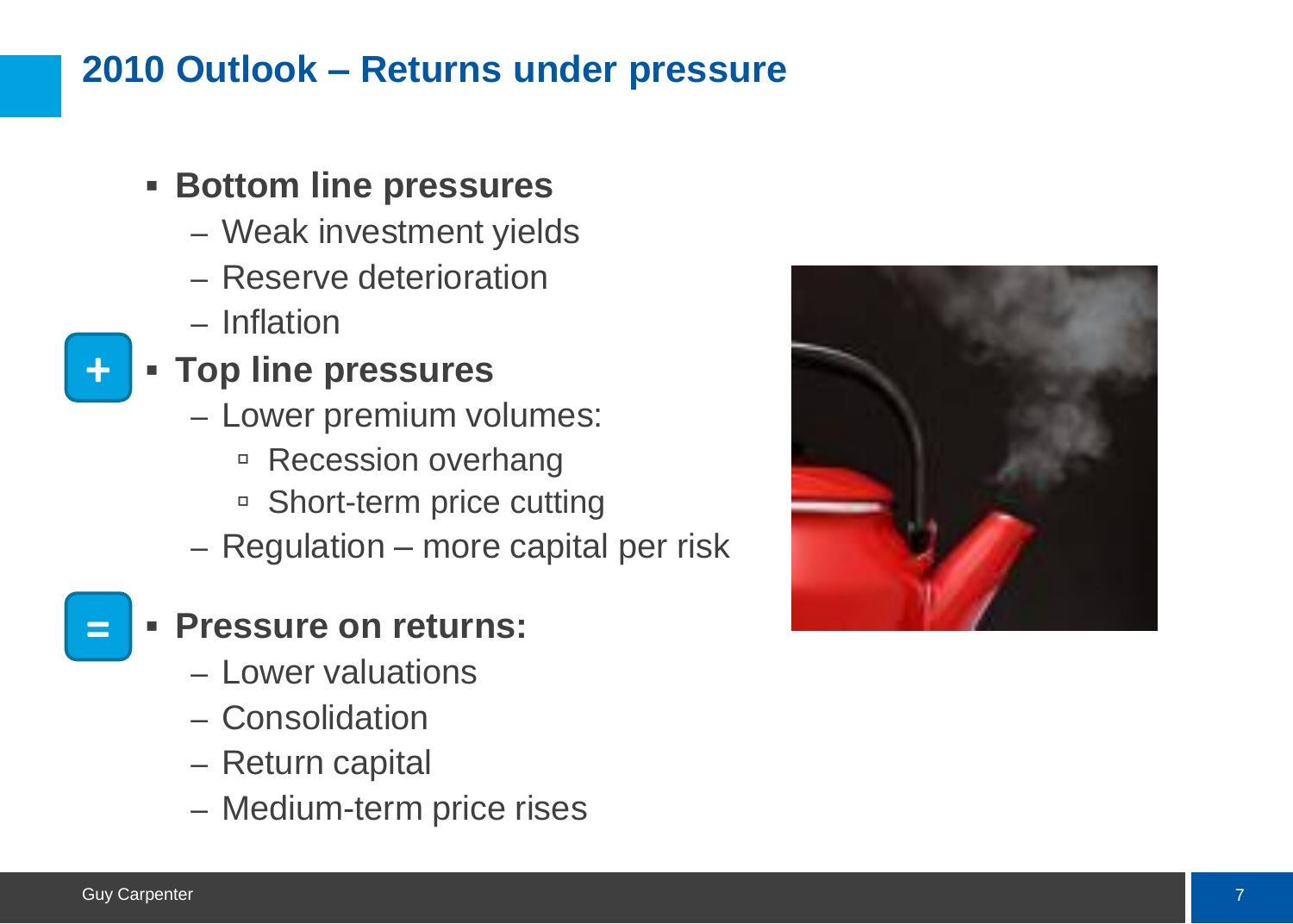# **"An insurance policy is like old underwear. The gaps in its cover are only shown by accident."**

David Yates, The Sunday Times, 21<sup>st</sup> October 1984

Contact details:

E:[christopher.klein@guycarp.com](mailto:christopher.klein@guycarp.com)

T: +44 (0)207 357 2514